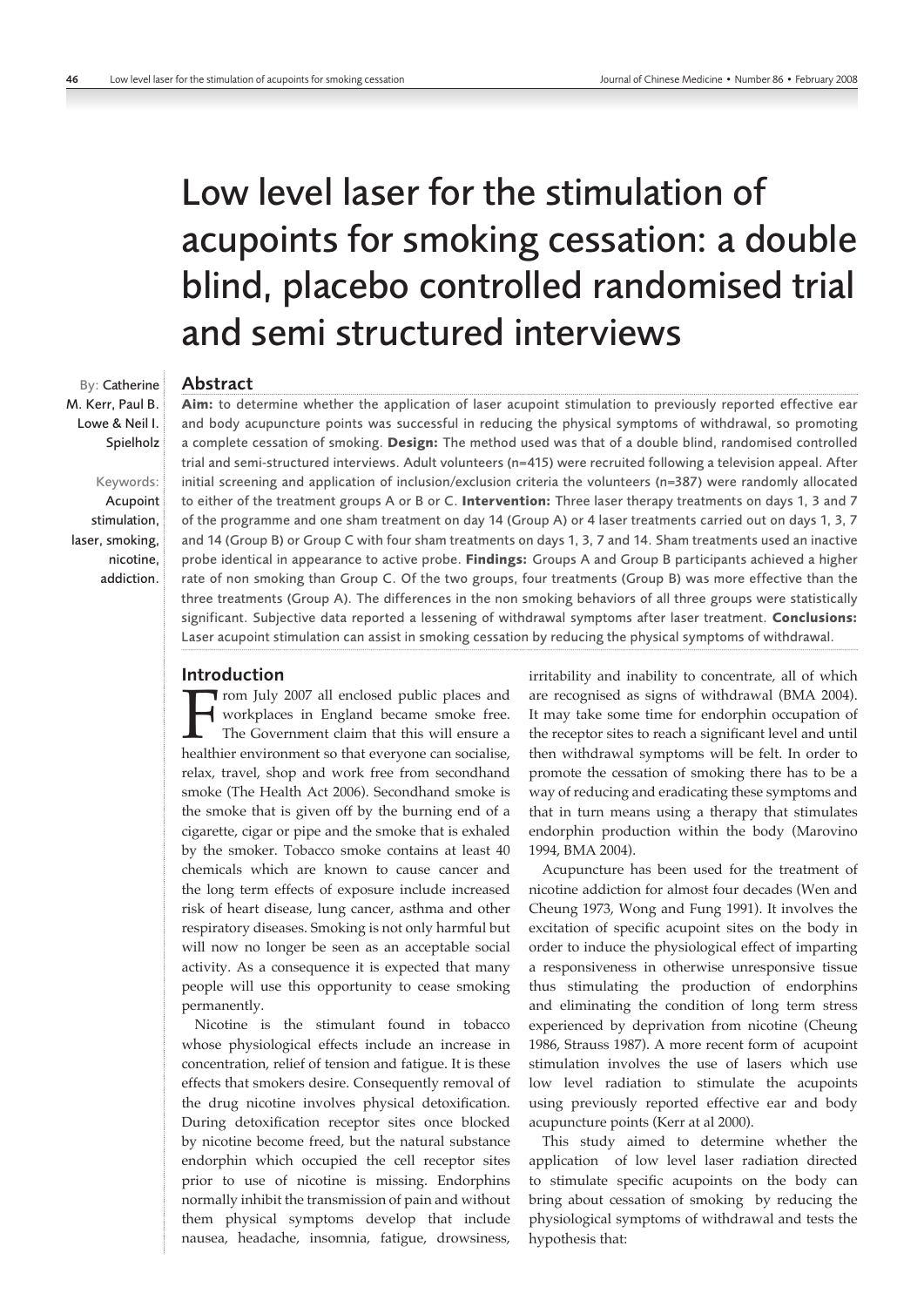A significantly higher proportion of subjects who receive low level laser radiation to stimulate selected acupoints on the ear and body will achieve smoking cessation than do subjects who receive sham laser to the same acupoints

# Method and materials Recruitment of subjects

Subjects were recruited for this study following the appearance of the researchers on a current affairs programme on local television. Interested parties were asked to contact the researchers via telephone, providing contact details and expressing a willingness to participate fully in the study. No financial remuneration or other incentives were to be offered to suitable participants The primary inclusion criterion for this study was that they were smokers who wished to give up smoking and that they had not received laser therapy before. Potential participants (n=415) were invited to attend for interview and a routine screening for possible participation in the trial. Each participant underwent initial health screening prior to treatment which included past medical history, current health status, medication and smoking history. The reasons for wanting to stop were also discussed with each subject as well as any previous attempts at smoking cessation. Physiological measurements of pulse, blood pressure, peak expiratory flow rate and body weight were recorded in order to identify any disorder that would be contraindicated and establish a baseline for further comparison. All this data was documented on an especially designed data sheet. The researchers had established a set of exclusion criteria and these were pregnancy, uncontrolled ischaemic heart disease, asthma, unstable diabetes mellitus and unstable epilepsy, Persons under 16 years of age were excluded because of their minor status.

Of the 415 subjects who initially expressed interest in participating in the study, 28 were excluded on the basis of the exclusion criteria set by the researchers and 47 either withdrew part way through the study or did not attend for any of the treatments. A total of 340 subjects therefore completed the treatment stage of the study. The age range of the subjects was 19 to 68 years of age. Fifty six percent were male (n=192) and the remaining 44 percent (n=148) female. All the subjects had been smoking from as long as one year to a maximum of fifty two years. The number of cigarettes smoked varied from a minimum of five per day to a maximum of sixty. All participants were given full information concerning the procedure of the study and asked to sign a consent form following successful pre‑study screening. Subjects were randomly allocated to treatment groups A, B or C. Randomisation was achieved by firstly allocating each individual an ordinal number at the screening visit then, using a random number table, selecting and allocating them sequentially to each of the study groups. The choice of two treatment groups had

emerged following a pilot study in which 23 volunteers had participated (Kerr et al 2000). In the pilot study only a course of three laser treatments had been administered. At the end of this study period  $48\%$  (n=11) of the participants had expressed the need for an additional laser treatment. It was felt that this was worthy of inclusion in the main study, which had a large population, so as to compare outcomes from both treatment groups against themselves and the control and to test for possible statistical significance. Neither the researchers nor the participants knew which treatment had been administered until the end of the study. At the end of that time the persons who had been part of the control group were informed that they had not received the intervention and were offered the laser treatment.

For ethical reasons the study design and protocol was reviewed by Middlesex University ethics committee and ethical approval to continue was granted. All the participants signed a consent form.

#### Procedure

Subjects attended for four sessions of treatment followed by follow-up sessions at three and six months post-treatment, and replied to a questionnaire at 18 months. Prior to each treatment physiological measurements were recorded to detect any changes and records kept. Subjective data concerning current smoking status and feelings of well being or otherwise were also recorded. The treatments were carried out in a suitable clinic room and timetabled so that the participants never encountered each other, thus ensuring that there was no opportunity to confer or develop any form of support network. For the same reason the researchers did not offer information or advice concerning smoking cessation. The aim of the study was to investigate whether stimulation of acupoints using laser only could bring about a cessation in smoking by modifying the physiological functions that support addiction and it was felt that this would only be seen if the lone intervention was observed.

Subjects in treatment group (Group A) received laser treatment on days 1, 3 and 7 of the study using the active probe, and a fourth treatment on day 14 using the sham or inactive probe. Those in treatment group (Group B) received treatment on days 1, 3, 7 and on day 14 using the active probe. In Group C treatments were performed on days 1, 3, 7 and 14 using the sham probe. All treatments were carried out under blinded conditions.

For blinding, the researchers were given two probes named A and B. The probes were identical in appearance and had been preset to either active or inactive. The inactive probe was set by an independent technician from within the University while the company supplying the laser equipment set the active probe. The active probe emitted no light, did not vibrate, get hot, or give off a sound or any other indication that it was different from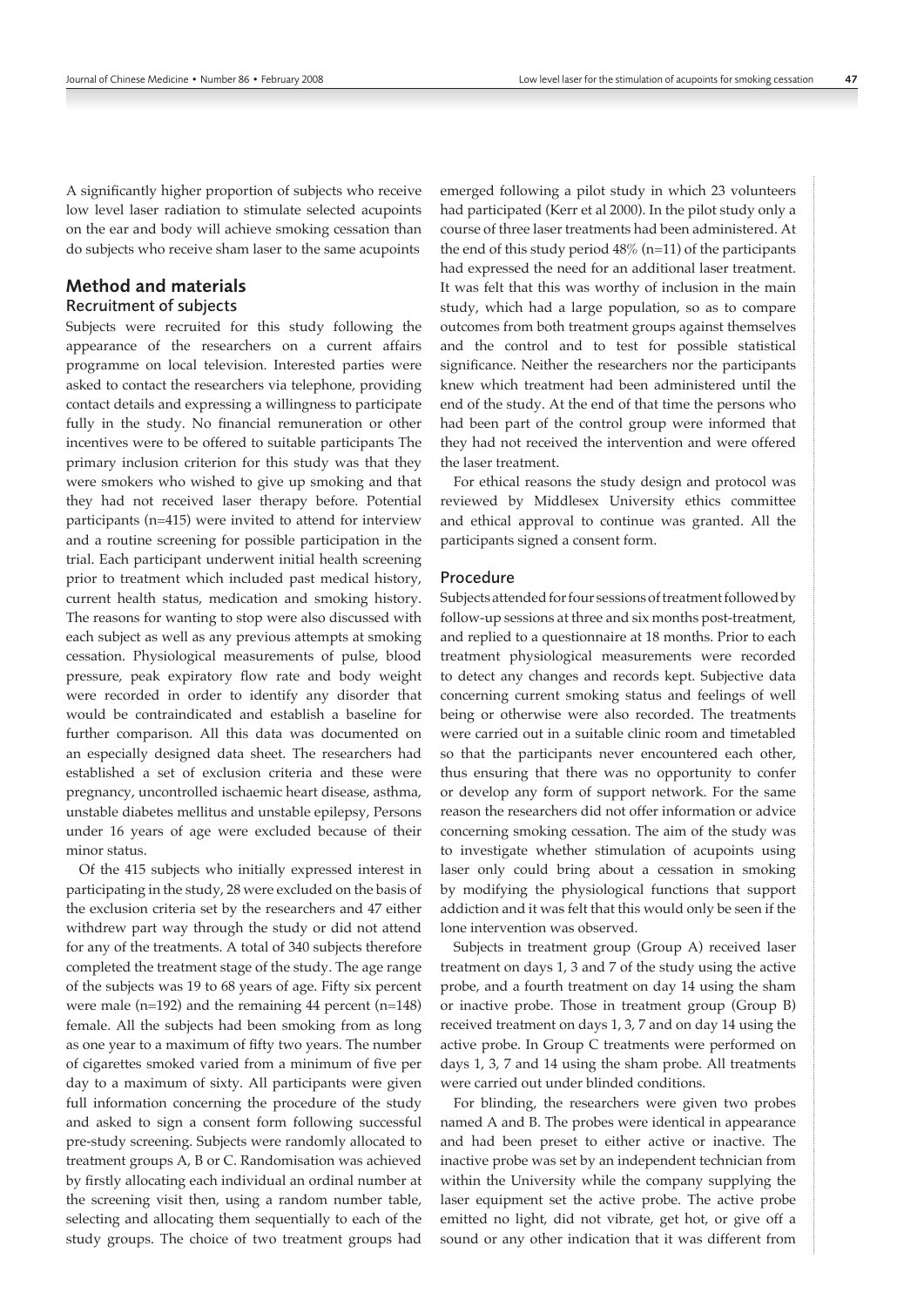

Table 1: Comparison of non-smoking behaviour between groups C, A and B immediately post laser to 6 months.

the inactive probe. The researchers were not present when the probes were set nor were they aware which probe was active. That information was retained by Omega lasers UK.

# Intervention

Treatment consisted of irradiation using a single diode laser (Omega lasers UK) and the following irradiation parameters: power output: 50mW; wavelength: 820nm; pulse repetition rate: 20Hz; radiant exposure: 24Jcm<sup>-2</sup>. The acupoints used for treatment were on the ear (Shenmen, Lung, Adrenal, and Addiction points), and on the wrist/hand (Shenmen HE-7, Daling P-7 and Hegu L.I.-4).

Each point was in contact with the laser tip for the duration of one minute. Both the right and left sides of the body were used, making the total treatment time 14 minutes on each visit. If the subject had any history of heart disease (n=10), then the ear acupoint Shenmen was omitted. All points were treated in all three groups, using the active irradiation probe in Groups A for three out of four treatments, for all treatments in Group B and the inactive probe for all treatments in Group C. Point location was determined according to a chart supplied by the laser company and the practitioners practised locating the points together to ensure consistency between treatments. White et al (2001) argue that this is not the most accurate way of finding the exact spot but it must be remembered that each individual is different anatomically and exactness is not possible. Skill in detecting the acupoints had been acquired during the pilot study but the researchers were also aware that acupoint stimulation using lasers delivers a more diffuse stimulation because of what has been described as backscattering within the skin around a superficial point, so a little inaccuracy in point determination would have no effect (Anderson et al 1989).

# Outcome measurements

The primary outcome measure for the current study was a complete cessation of tobacco smoking. This included not using tobacco in any other form such as snuff or chewing, nor using any type of nicotine replacement therapy (NRT). The participants were categorised as C*eased Smoking* or *Still* S*moking*. Follow up assessments were timetabled for three and six months and a questionnaire designed for 18 months after completion of treatment to assess any change in smoking behaviour in the intervening period. Changes were established from the verbal declaration of the participants. No attempt to check the validity of their statements using other scientific testing was made as this had not been written into the initial research protocol and therefore was not consented to. This was a study to which the subjects had volunteered cooperation and to which concealment of the truth brought no benefit, so their word was accepted and formed part of the findings.

In addition, physiological measurements of heart rate, blood pressure, peak expiratory flow rate and body weight which had been checked prior to each treatment session were rechecked at the end of three months and six months in order to detect any longer term changes to the baseline measurements. Subjective data concerning current smoking status and feelings of well being or otherwise were accumulated.

#### Data analysis

Data were compared between groups and displayed descriptively to show differences. Statistical significance of differences in *Ceased Smoking* and *Still Smoking* groups at the end of each time period was estimated. Subjective data were analysed and arranged into themes.

### Results

# *Objective data findings from randomised controlled trial*

Three hundred and eighty seven persons were initially accepted on to the study. At the start of the treatment time  $6\%$  (n=23) of persons did not attend for the treatment which had been scheduled after the initial screening and acceptance. A further 7% (n=24) withdrew after receiving either one or two treatments. The remaining  $87\%$  (n=340) went on to complete their respective treatment schedule. The number of participants in each group was now Group A (3 laser and 1 sham treatments) 121, Group B (4 laser treatments) 130, Group C (4 sham treatments) 89.

At the end of the three treatments the following findings were seen. Twelve persons from Group C had C*eased Smoking* compared to 50 from Group A, and 97 from Group B. On comparing the two treatment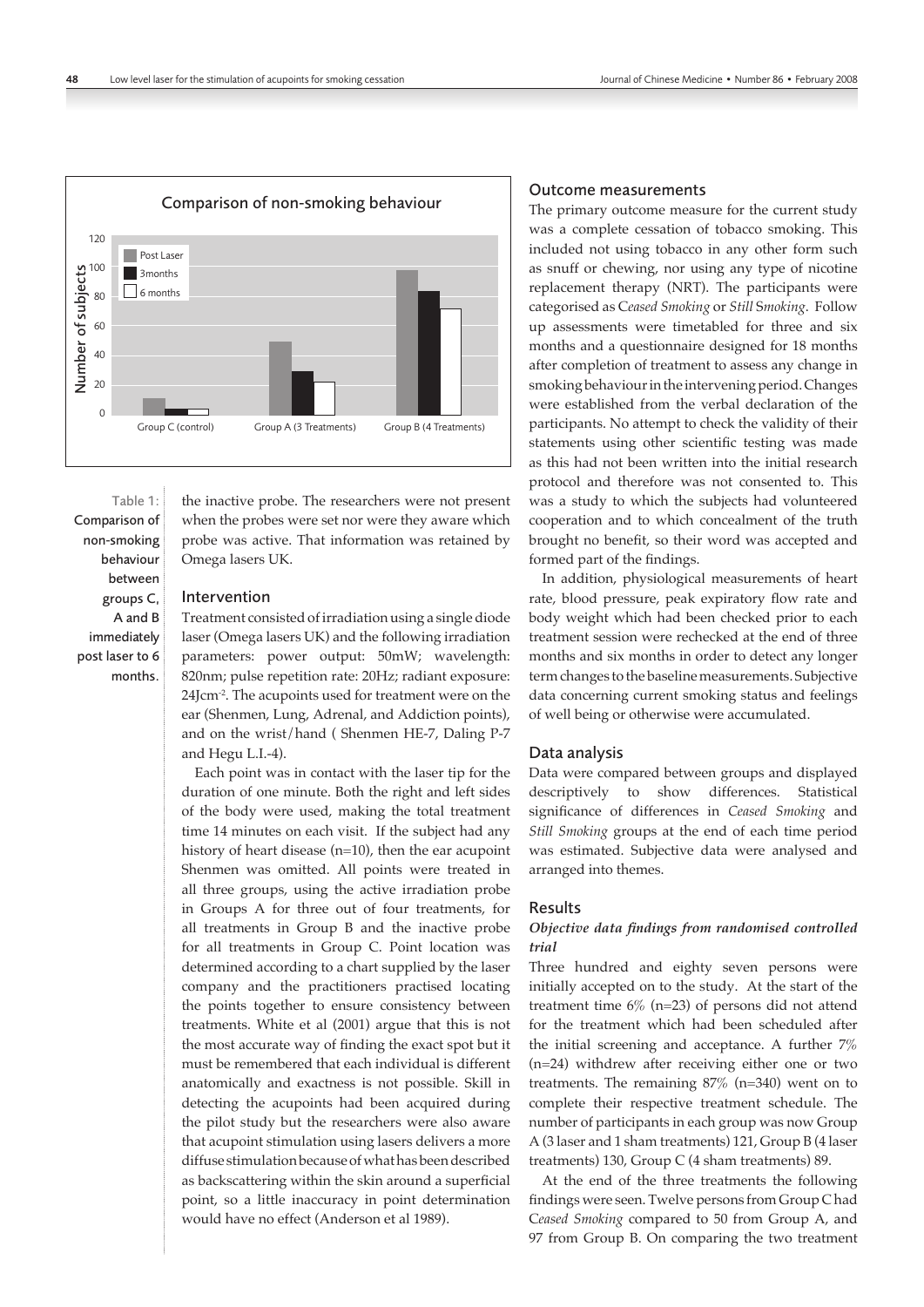protocols A and B, those who had C*eased Smoking* in Group B showed an increase of 47 persons over group A. Both sets of findings show an improvement in their C*eased Smoking* patterns when compared with those seen in the Group C.

At the end of three months, the numbers of persons who remained as *Ceased Smoking* was five from Group C (a decrease of 58% on the previous reading), 30 from Group A (a decrease of 40% [n=20]), and 83 persons from Group B (a decrease of 15% [n=14].

At the end of six months, , the numbers of persons who remained as *Ceased Smoking* was five from Group C (no change from the earlier findings at three months), 23 from Group A (a decrease of 23% (n=7) on the previous reading) and 72 from Group B *(*a decrease of 13% [n=11]).

On comparing the *Ceased Smoking* behaviours of persons in Groups A and B it was obvious that the number who remained as ceased smoking was greater for treatment group B (four treatments) than for Group A (three treatments). There was a larger number of persons of C*eased Smoking* status in both groups when compared to Group C (control).

At the end of 18 months all the participants were sent a questionnaire requesting information concerning their current smoking behaviour. Of the 340 persons originally seen and treated, only 12% (n=40) persons replied. Eighty percent of the respondents (n=32) remained as having *Ceased Smoking*. Ten of the 32 had belonged to Group A, 22 to Group B and the remaining 8 to Group C. There was insufficient data for statistical analysis.

All physiological measures remained within normal limits during the trial.

#### Statistical analysis

Using Chi‑squared on all the above sets of data showed the differences in *Ceased Smoking* and *Still Smoking* behaviours between the groups to be significant.

Forty seven subjects who had originally met the inclusion criteria and been randomised into the 3 groups, did not complete the requisite treatment protocols. An ITT analysis was then performed using the 6‑month follow‑up data that included all the treated population (n =340) plus those who had not completed the full treatment protocol (*Dropouts*) and placing them in the S*till Smoking* category (n =387). The results were statistically significant

However the largest number of persons failing to complete the treatment  $(n = 38)$  occurred from within the control Group C, reducing its participant number to 89. This was a considerable reduction in comparison to the remaining participant numbers in Group A  $(n = 117)$  and Group B  $(n = 125)$  and there was a concern that this could be having the pseudo

| <b>Time</b> | Degrees of<br>freedom | Chi square<br>value | P value |
|-------------|-----------------------|---------------------|---------|
| Post laser  | $\mathfrak{D}$        | 87.2                | ≤0.001  |
| 3 months    | 2                     | 87.2                | ≤0.001  |
| 6 months    | 2                     | 72.8                | ≤0.001  |
| 18 months   | $\mathcal{P}$         | insufficient data   |         |

Table 2: Summary of statistical findings for Groups A, B and C over time (the distribution is significant in all groups.)



Table 3: Findings following first ITT analysis.



Table 4: Findings following a second ITT analysis.

effect of enhancing the effectiveness of the laser acupoint stimulation treatment. Steiner and Geddes (2001) suggest that one way of dealing with missing data is to assume the worst case scenario and accept that the significant outcome that was achieved was the result of so many persons leaving the control group. Applied to this study, their suggestion would be to record all the dropouts in Control Group C as having been successful in ceasing smoking. If the result on recalculating the ITT was then still significant then the significance would not be due to the dropouts in Group C but is more likely to be due to the effectiveness of the treatment. In order to test this reasoning for this study all the *Dropouts* from the control Group C were replaced as *Ceased Smoking* and the ITT recalculated. The statistical outcome remains significant and continues to lend support to the efficacy of the treatment.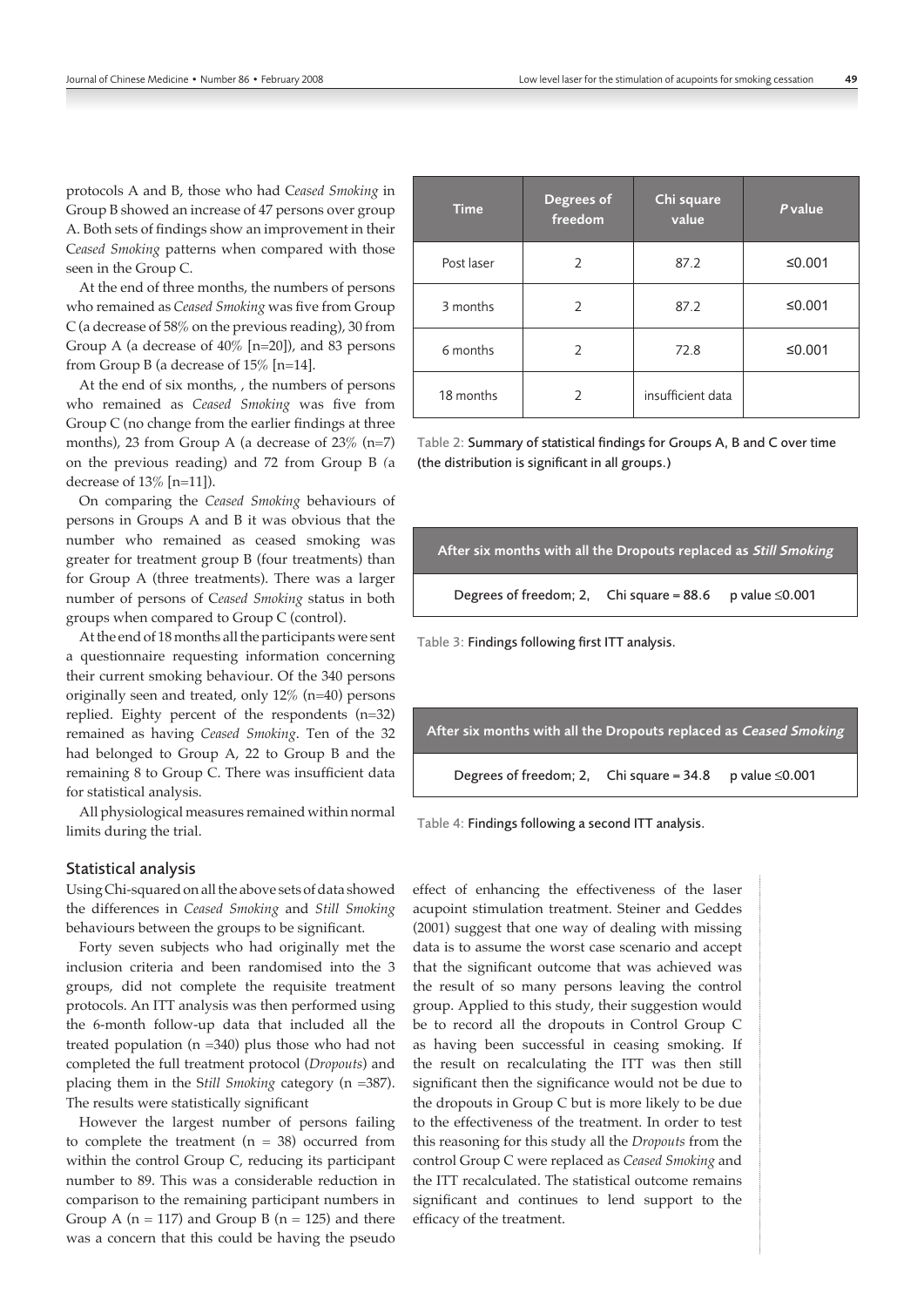| <b>Physical effects</b>          |  |  |
|----------------------------------|--|--|
| Irritability 30%                 |  |  |
| Tiredness 12%                    |  |  |
| Calmness 12%                     |  |  |
| Anxiety 9%                       |  |  |
| Lack of cravings19%              |  |  |
| Unpleasant taste when smoking 8% |  |  |
| Headaches 3%                     |  |  |
| Lack of concentration 38%        |  |  |
| Increased appetite 11%           |  |  |

#### Subjective data obtained from the RCT Table 5: Physical effects

In addition to the objective data, just over half of participants to the study (n=184) described other effects which only they were aware of. At the follow up interviews many effects were identified.

The most frequently mentioned were linked together to form the following major themes:

- the lack of cravings
- feelings of tiredness and anxiety
- irritability and lack of concentration
- headaches and increased appetite

# Discussion

experienced by subjects during the study.

> The results from this double blind placebo controlled trial did support the hypothesis that low level laser acupoint stimulation was significantly more effective than the placebo in bringing about a cessation in smoking behaviour and that the effectiveness continued up to six months. These can be summarised as follows:

> First, both three and four low-intensity laser treatments, applied to specific ear and body acupoints as described, resulted in significantly higher proportions of individuals who ceased smoking for up to six months than did those exposed to placebo laser therapy.

> **Second**, four laser treatments were associated with significantly higher proportions of individuals who ceased smoking for up to six months than did three laser treatments.

> **Third**, the relative risk for stopping smoking for at least six months after these treatments were 3.4 for Group A versus Group C, 9.8 for Group B versus Group C, and 2.9 for Group B versus Group A. Thus, both laser therapy groups were associated with higher likelihoods of smoking cessation for up to at least six months than placebo, and four laser

treatments were associated with an almost three-fold increase in smoking cessation compared to three laser treatments.

Subjective data from some subjects in this study suggested that laser acupoint stimulation took away their cravings. The craving experienced by all addicts is what mostly drives them to seek further doses of the drug. Without cravings there is no need to take the drug, hence more subjects in Groups A and B ceased smoking; they no longer desired a cigarette. Other participants in the study claimed that it was the feeling of calmness and reduced anxiety that made it possible for them to stop smoking. Smoking is a stimulant causing the body to produce more epinephrine and norepinephrine both of which accelerate cellular energy utilisation and mobilise energy reserves (Martini and Bartholomew 2003). The sensation to the smoker is that of increased awareness and faster heart rate and breathing. Laser therapy appears to raise the level of endorphin, a natural opioid (Han 1982, Strauss 1987, Karavis 1997), to the point where a sense of warmth and well being was experienced. Different physiological responses occur in all persons so it is possible that this subgroup may have produced more endorphins than others and so had an enhanced feeling of well being which would have promoted sleep and rest and contributed to the sense of well being that they remarked upon. This pleasant state encouraged abstinence from tobacco.

Some of the group claimed to feel irritable and unable to concentrate although they experienced no cravings. Irritability is a recognised symptom of withdrawal and it is possible that these persons were not building up their own endorphin levels as quickly as others from within the groups. These persons would most probably have benefited from further laser treatment. If this could not be achieved then it seems highly likely that they would revert to smoking and this could go some way to explaining why many subjects within both treatment groups were not successful; they had simply not had enough laser treatment.

Statistical analysis between the treatment groups showed a significant difference between those who had had either of the laser treatments and the control. This lent further support to the theory for a physiological rebalancing of endorphins within the body induced by the stimulation of the acupoints. However it seems that the speed at which this rebalancing is achieved is different in each person and some may require more treatments while others need fewer. The significant difference in smoking cessation between Groups A and B would appear to support this.

A small number of subjects (8%) referred to the unpleasant taste of cigarettes when starting to